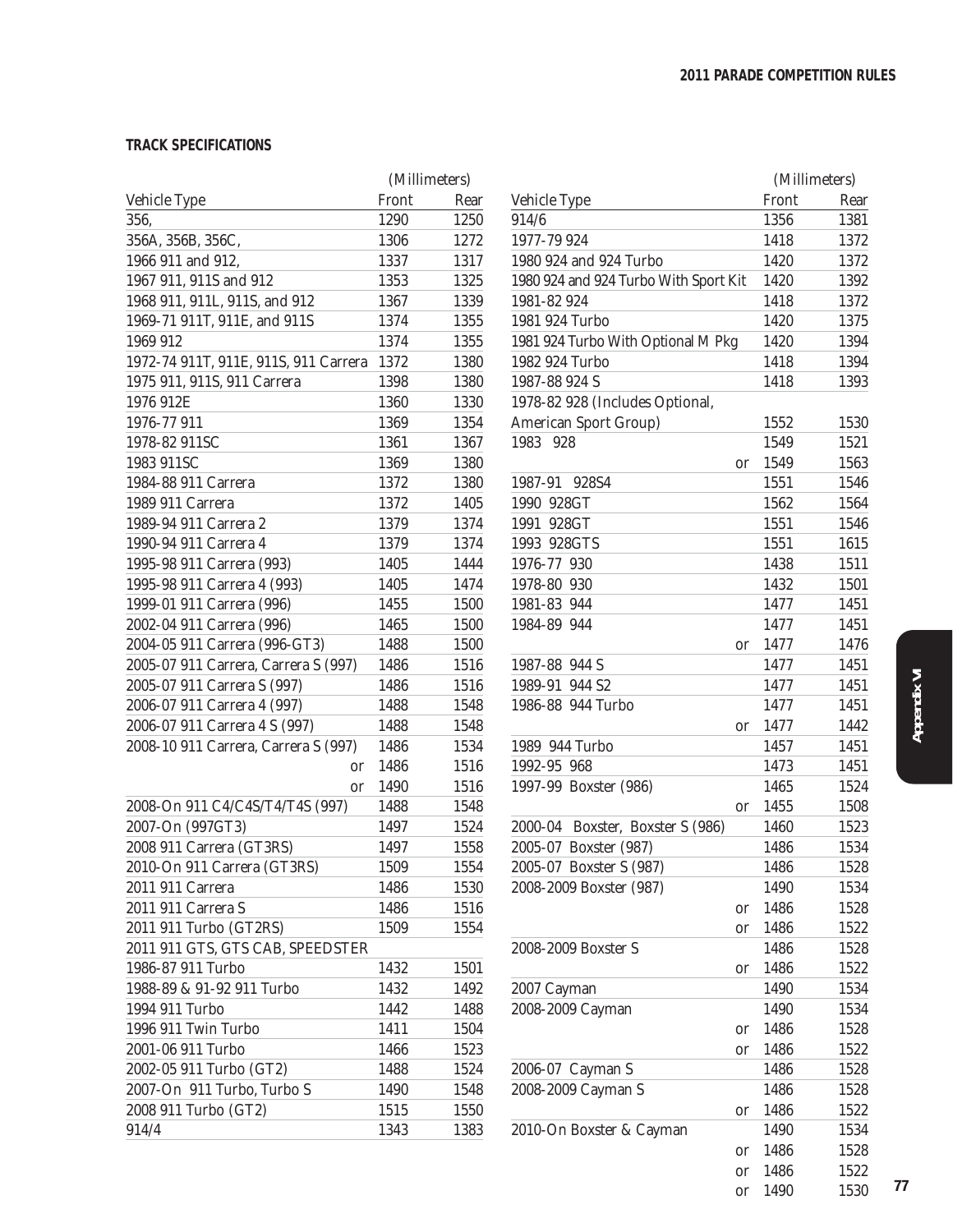## **TRACK SPECIFICATIONS** (continued)

### **WHEELBASE SPECIFICATIONS**

|                                   |               | (Millimeters) |        |  |
|-----------------------------------|---------------|---------------|--------|--|
| Vehicle Type                      |               | Front         | Rear   |  |
| 2010 - On Boxster S & Cayman S    |               | 1486          | 1528   |  |
|                                   | <sub>or</sub> | 1485          | 1522   |  |
|                                   | <sub>or</sub> | 1490          | 1530   |  |
| 2011 Cayman R                     |               |               |        |  |
| 2010 - On Boxster Spyder          |               | 1430          | 1530   |  |
| 2004-2007 Cayenne                 |               | 1655          | 1670   |  |
| 2003-2007 Cayenne S, Cayene Turbo |               | 1647          | 1662   |  |
|                                   | or            | 1641          | 1656   |  |
| 2008-10 Cayenne                   |               | 1655          | 1670   |  |
|                                   | or            | 1647          | 1662   |  |
|                                   | <sub>or</sub> | 1641          | 1656   |  |
|                                   | <sub>or</sub> | 1641          | 1666   |  |
|                                   | or            | 1661          | 1676   |  |
|                                   | or            | 1661          | 1686   |  |
| 2008-10 Cayenne S, Turbo, Turbo S |               | 1647          | 1662   |  |
|                                   | <sub>or</sub> | 1641          | 1656   |  |
|                                   | <sub>or</sub> | 1641          | 1666   |  |
|                                   | <sub>or</sub> | 1661          | 1676   |  |
|                                   | or            | 1661          | 1686   |  |
| 2008-On Cayenne GTS, Transsiberia |               | 1659          | 1682   |  |
|                                   | or            | 1641          | 1662   |  |
|                                   | <sub>or</sub> | 1641          | 1672   |  |
|                                   | or            | 1645          | 1669   |  |
|                                   | or            | 1659          | 1692   |  |
| 2011 Cayenne, S, & Hybrid         |               | 1655          | 1669   |  |
| 2011 Cayenne Turbo                |               | 1643          | 1657   |  |
| 2010 Panamera S, 4S, Turbo        |               | 1568          | 1662   |  |
|                                   | <sub>or</sub> | 1565          | 1646   |  |
|                                   | or            | 1546          | 1632   |  |
| 2011 Panamera, 4, S, 4S           |               | 1658          | 1661.6 |  |
| 2011 Panamera Turbo               |               | 1656          | 1645.8 |  |
| Carrera GT                        |               | 1612          | 1587   |  |

|                                       | (Millimeters) |
|---------------------------------------|---------------|
| Vehicle Type                          | Wheelbase     |
| 356, All                              | 2100          |
| 911 through 1968                      | 2211          |
| 911, 1969-71                          | 2268          |
| 911, 1972-1998                        | 2272          |
| 911 Turbo 1986-89,1991-1992,1994,1996 | 2272          |
| 912, through 1968                     | 2211          |
| 912, 1969                             | 2268          |
| 912E, 1976                            | 2272          |
| 914/4, 914/6, All                     | 2450          |
| 924, All                              | 2400          |
| 928, All                              | 2500          |
| 930/911 Turbo, All                    | 2272          |
| 944, All                              | 2400          |
| 968                                   | 2400          |
| 996 Turbo (GT2)                       | 2355          |
| 996, 1999-2005                        | 2350          |
| 996, 2004-05 (GT3)                    | 2355          |
| 997, 2005-On (including Turbo)        | 2350          |
| 997 GT3, RS 2007-On                   | 2355          |
| 986 Boxster, Boxster S                | 2415          |
| 987 Boxster, Boxster S                | 2415          |
| Cayman, Cayman S                      | 2415          |
| 9PA Cayenne-2003 through 2010         | 2895          |
| 2011 Cayenne                          | 2895          |
| 2010 Panamera                         | 2950          |
| 2011 Panamera                         | 2920          |
| Carrera GT                            | 2730          |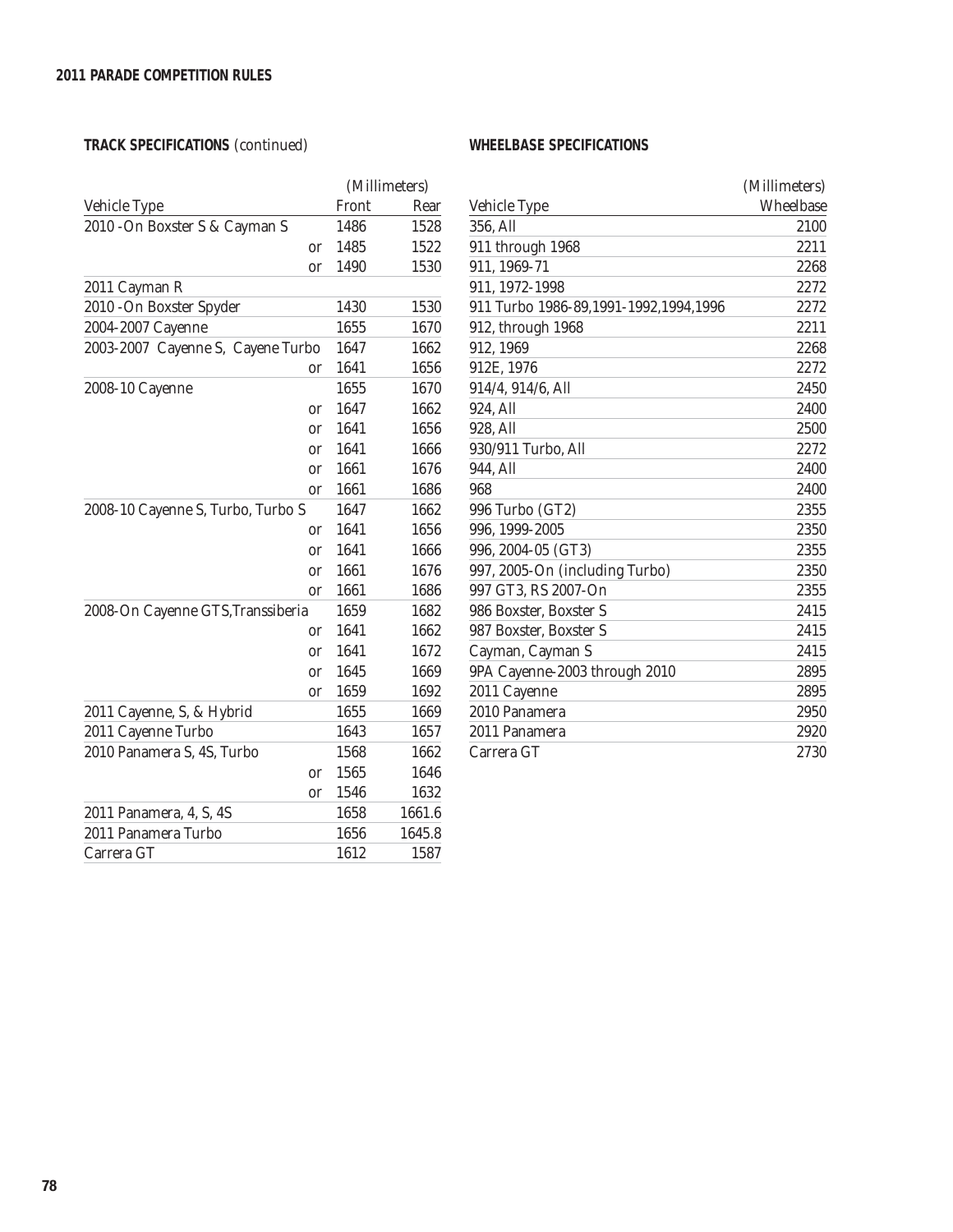### **WEIGHT SPECIFICATIONS**

| Vehicle Type                                       | Weight, Kg. | Vehicle Type                                    | Weight, Kg. |
|----------------------------------------------------|-------------|-------------------------------------------------|-------------|
| 356 Coupe and Cabriolet, All                       | 830         | 911 Carrera (997S), 2009-On (Manual)            | 1425        |
| 356/356A Speedster, All                            | 760         | 911 Carrera Cabriolet (997S), 2009-On (Manual)  | 1510        |
| 356A Coupe, Cabriolet and Hardtop, All             | 850         | 911 Carrera (997S), 2009-On (PDK)               | 1455        |
| 356A Carrera Deluxe Coupe, Cabriolet, Hardtop, All | 930         | 911 Carrera Cabriolet (997S), 2009-On (PDK)     | 1540        |
| 356A GT Carrera Coupe, All                         | 870         | 911 Carrera (997C4), 2009-On (Manual)           | 1470        |
| 356B Coupe, Cabriolet and Hardtop, All             | 900         | 911 Carrera Cabriolet (997C4), 2009-On (Manual) | 1555        |
| 356B Roadster, All                                 | 870         | 911 Carrera (997C4), 2009-On (PDK)              | 1500        |
| 356B9T6) Coupe, Cabriolet, Hardtop, All            | 935         | 911 Carrera Cabriolet (997C4), 2009-On (PDK)    | 1585        |
| 356B/356C GT Carrera Coupe, All                    | 845         | 911 Carrera (997C4S), 2009-On (Manual)          | 1480        |
| 356C, All                                          | 925         | 911 Carrera Cabrilot (997C4S), 2009-On (Manual) | 1565        |
| 911, Through 1968                                  | 1080        | 911 Carrera (997C4S), 2009-On (PDK)             | 1510        |
| 911, 1969-1971                                     | 1020        | 911 Carrera Cabriolet (997C4S), 2009-On (PDK)   | 1595        |
| 911T, 1972-1973                                    | 1050        | 911 Carrera Targa 4, 2009-On (Manual)           | 1530        |
| 911E/S/Carrera, 1972-1973                          | 1075        | 911 Carrera Targa 4, 2009-On (PDK)              | 1560        |
| 911S/Carrera, 1974                                 | 1075        | 911 Carrera Targa 4S, 2009-On (Manual)          | 1540        |
| 911S/Carrera, 1975                                 | 1100        | 911 Carrera Targa 4S, 2009-On (PDK)             | 1570        |
| 911, 1976-1977                                     | 1120        | 911 Turbo, 1986-89                              | 1350        |
| 911SC, 1978-1979                                   | 1160        | 911 Turbo, 1991-92                              | 1485        |
| 911SC, 1980-1983                                   | 1250        | 911 Turbo, 1994                                 | 1470        |
| 911 Carrera, 1984-89                               | 1250        | 911 Twin Turbo, 1996                            | 1500        |
| 911 Carrera 2, 1990-94 (Manual)                    | 1375        | 911 Turbo, 2001-06 (Manual)                     | 1540        |
| 911 Carrera 2, 1990-94 (Tiptronic)                 | 1406        | 911 Turbo, 2001-06 (Tiptronic)                  | 1584        |
| 911 Carrera 4, 1989-94                             | 1475        | 911 Turbo, 2007-08 (Manual)                     | 1585        |
| 911 Carrera, 1995-98 (Manual)                      | 1390        | 911 Turbo, 2007-08 (Tiptronic)                  | 1620        |
| 911 Carrera, 1995-98 (Tiptronic)                   | 1415        | 911 Turbo, 2009 Coupe (Manual)                  | 1574        |
| 911 Carrera 4, 1995-98                             | 1440        | 911 Turbo, 2009 Coupe (Tiptronic)               | 1609        |
| 911 Carrera (996), 1999-2001 (Manual)              | 1320        | 911 Turbo, 2009 Cabriolet (Manual)              | 1644        |
| 911 Carrera (996), 1999-2001 (Tiptronic)           | 1365        | 911 Turbo, 2002-05 (GT2)                        | 1420        |
| 911 Carrera (996), 2002-On (Manual)                | 1345        | 911 Turbo, 2008-On (GT2)                        | 1515        |
| 911 Carrera (996), 2002-On (Tiptronic)             | 1400        | 911 Turbo 2011 (GT2RS)                          | 1385        |
| 911 Carrera (996C4), 2002-On (Manual)              | 1405        | 911 Turbo, 2010 Coupe (Manual)                  | 1560        |
| 911 Carrera (996C4), 2002-On (Tiptronic)           | 1460        | 911 Turbo, 2010 Coupe (PDK)                     | 1595        |
| 911 Carrera (996-GT3), 2004-05                     | 1380        | 911 Turbo S, 2011 (Manual)                      | 1645        |
| 911 Carrera (997-GT3) 2007-On                      | 1395        | 911 Turbo S 2011 (PDK)                          | 1670        |
| 911 Carrera (997-GT3RS) 2007-10                    | 1375        | 911 GT3 RS 2011                                 | 1370        |
| 911 Carrera (997-GT3RS) 2011                       |             | 911 GT2 RS                                      | 1370        |
| 911 Carrera (997), 2005-08 (Manual)                | 1395        | 911 GTS 2011 (Manual)                           | 1410        |
| 911 Carrera (997), 2005-08 (Tiptronic)             | 1435        | 911 GTS 2011 (PDK)                              | 1439        |
| 911 Carrera (997S), 2005-08 (Manual)               | 1420        | 911 GTS Cabriolet 2011 (Manual)                 | 1504        |
| 911 Carrera (997S), 2005-08 (Tiptronic)            | 1460        | 911 GTS Cabriolet 2011 (PDK)                    | 1534        |
| 911 Carrera 9997C4), 2006-08 (Manual)              | 1450        | 911 Speedster 2011                              | 1529        |
| 911 Carrera (997C4), 2006-08 (Tiptronic)           | 1490        | 912, 1965-1968                                  | 970         |
| 911 Carrera (997C4S), 2006-08 (Manual)             | 1475        | 912, 1969                                       | 948         |
| 911 Carrera (997C4S), 2006-08 (Tiptronic)          | 1515        | 912E, 1976                                      | 1086        |
| 911 Carrera (997), 2009-On (Manual)                | 1415        | 914/4, 1970-72                                  | 900         |
| 911 Carrera Cabriolet (997), 2009-On (Manual)      | 1500        | 914/4, 1973-74                                  | 970         |
| 911 Carrera (997), 2009-On (PDK)                   | 1445        | 914/4, 1975-76                                  | 1000        |
| 911 Carrera Cabriolet (997), 2009-On (PDK)         | 1530        | 914/6, All                                      | 940         |
|                                                    |             |                                                 |             |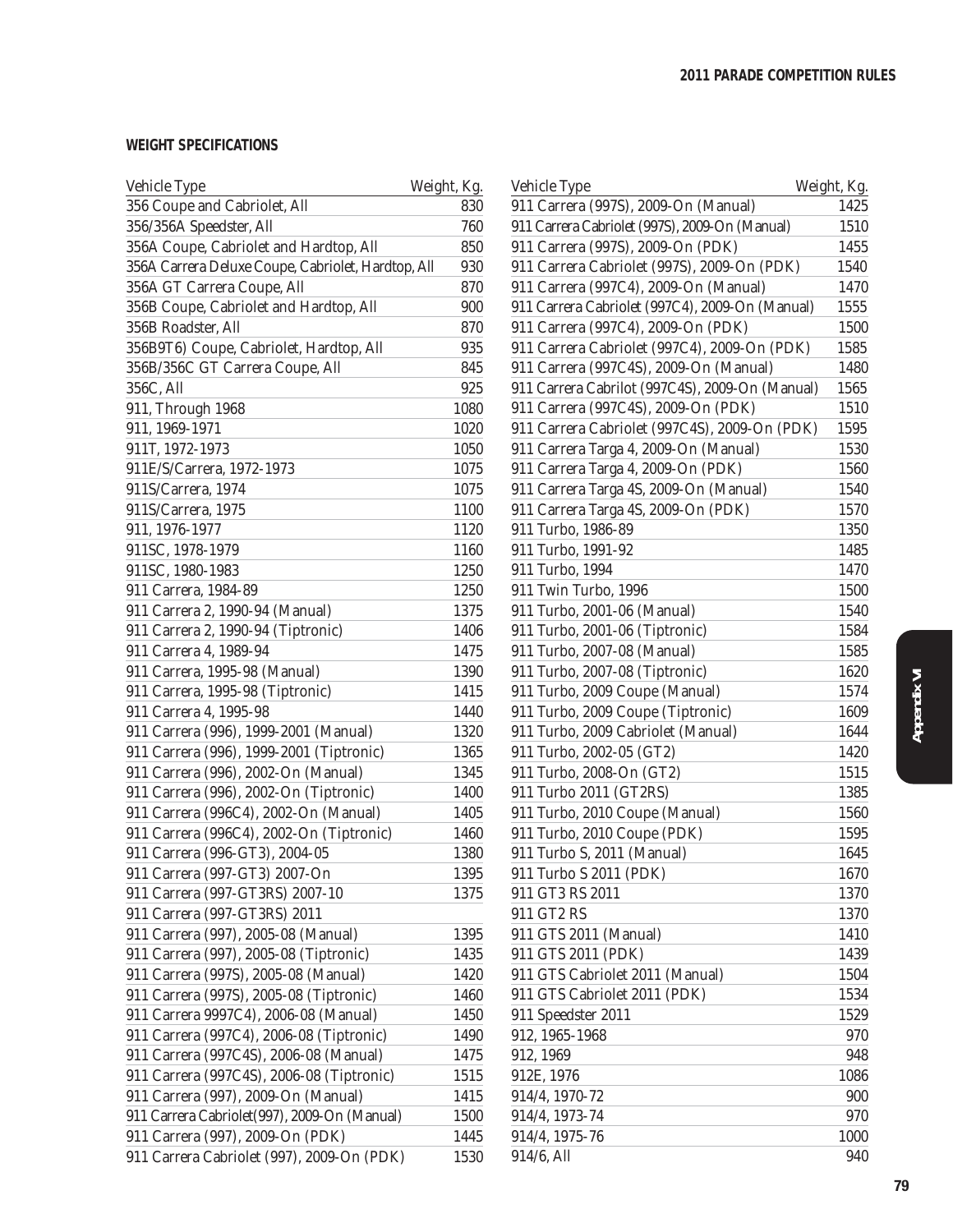# **WEIGHT SPECIFICATIONS** (continued)

| Vehicle Type                        | Weight, Kg. |
|-------------------------------------|-------------|
| 924, 1977-1982                      | 1190        |
| 924 Turbo 99310, 1980-1982          | 1280        |
| 924 S, 1987-1988                    | 1240        |
| 928, 1978                           | 1490        |
| 928, 1979-84                        | 1520        |
| 928, 1985-86 (Manual)               | 1520        |
| 928, 1985-86 (Automatic)            | 1560        |
| 928, 1987-91 (Manual)               | 1580        |
| 928, 1987-91 (Automatic)            | 1610        |
| 928, 1992-93 (Manual)               | 1618        |
| 928, 1992-On (Automatic)            | 1638        |
| 930 Turbo, 1976-77                  | 1195        |
| 930 Turbo, 1978-80                  | 1295        |
| 944, 1982-87                        | 1260        |
| 944, 1988                           | 1290        |
| 944, 1989                           | 1300        |
| 944 S, 1987-88                      | 1300        |
| 944 S2, 1989                        | 1310        |
|                                     | 1360        |
| 944 S2, 1990-91                     |             |
| 944 Turbo, 1986                     | 1315        |
| 944 Turbo, 1987-89                  | 1360        |
| 968 Coupe w/Tiptronic, 1992-95      | 1430        |
| 968 Coupe w/Manual, 1992-95         | 1400        |
| 968 Cab w/Tiptronic, 1992-95        | 1500        |
| 968 Cab w/Manual, 1992-95           | 1470        |
| 986 (Boxster) 1997-04 (Manual)      | 1260        |
| 986 (Boxster) 1997-04 (Tiptronic)   | 1310        |
| 986 (Boxster S) 2000-04 (Manual)    | 1295        |
| 986 (Boxster S) 2000-04 (Tiptronic) | 1300        |
| 987 (Boxster) 2005-07 (Manual)      | 1295        |
| 987 (Boxster) 2005-07 (Tiptronic)   | 1355        |
| 987 (Boxster S) 2005-07 (Manual)    | 1345        |
| 987 (Boxster S) 2005-07 (Tiptronic) | 1385        |
| 987 (Boxster) 2008 (Manual)         | 1305        |
| 987 (Boxster) 2008 (Tiptronic)      | 1365        |
| 987 (Boxster S) 2008 (Manual)       | 1355        |
| 987 (Boxster S) 2008 (Tiptronic)    | 1395        |
| 987 (Boxster) 2009 (Manual)         | 1335        |
| 987 (Boxster) 2009 (PDK)            | 1355        |
| 987 (Boxster S) 2009 (Manual)       | 1345        |
| 987 (Boxster S) 2009 (PDK)          | 1370        |
| 987 (Cayman) 2007 (Manual)          | 1300        |
| 987 (Cayman) 2007 (Tiptronic)       | 1360        |
| 987 (Cayman S) 2006-07 (Manual      | 1340        |
| 987 (Cayman S) 2006-07 (Tiptronic)  | 1380        |
| 987 (Cayman) 2008 (Manual)          | 1300        |
| 987 (Cayman) 2008 (Tiptronic)       | 1365        |

| Vehicle Type                                     | Weight, Kg. |
|--------------------------------------------------|-------------|
| 987 (Cayman S) 2008 (Manual)                     | 1355        |
| 987 (Cayman S) 2008 (Tiptronic)                  | 1395        |
| 987 (Cayman) 2009 (Manual)                       | 1320        |
| 987 (Cayman) 2009 (PDK)                          | 1347        |
| 987 (Cayman S) 2009 (Manual)                     | 1340        |
| 987 (Cayman S) 2009 (PDK)                        | 1365        |
| 987 (Boxster) 2010-On (Manual)                   | 1335        |
| 987 (Boxster) 2010-On (PDK)                      | 1365        |
| 987 (Boxster S) 2010-On (Manual)                 | 1355        |
| 987 (Boxster S) 2010-On (PDK)                    | 1380        |
| 987 (Boxster Spyder) 2010-On (Manual)            | 1275        |
| 987 (Boxster Spyder) 2010-On (PDK)               | 1300        |
| 987 (Cayman) 2010-On (Manual)                    | 1330        |
| 987 (Cayman) 2010-On (PDK)                       | 1360        |
| 987 (Cayman S) 2010-On (Manual)                  | 1350        |
| 987 (Cayman S) 2010-On (PDK)                     | 1375        |
| 987 (Cayman R) 2011 (Manual)                     | 1295        |
| 987 (Cayman R) 2011 (PDK)                        | 1310        |
| Cayenne 2004-On (Manual)                         | 2160        |
| Cayenne 2004-On (Tiptronic)                      | 2170        |
| Cayenne GTS, S, Transyberia 2004-On (Manual)     | 2225        |
| Cayenne GTS, S, Transyberia, 2004-On (Tiptronic) | 2245        |
| Cayenne Turbo, Turbo S 2004-On                   | 2355        |
| 2011 Cayenne (Manual)                            | 1995        |
| 2011 Cayenne (Tiptronic)                         | 2030        |
| 2011 Cayenne S (Tiptronic)                       | 2065        |
| 2011 Cayenne S Hybrid (Tiptronic)                | 2240        |
| 2011 Cayenne Turbo (Tiptronic)                   | 2170        |
| Panamera                                         | 1760        |
| Panamera 4                                       | 1820        |
| Panamera S                                       | 1800        |
| Panamera 4S                                      | 1860        |
| Panamera Turbo                                   | 1970        |
| Carrera GT                                       | 1379        |
|                                                  |             |

Note: 1) Sportomatic transmission = plus 15g

2)  $1 \text{kg} = 2.22046$  pounds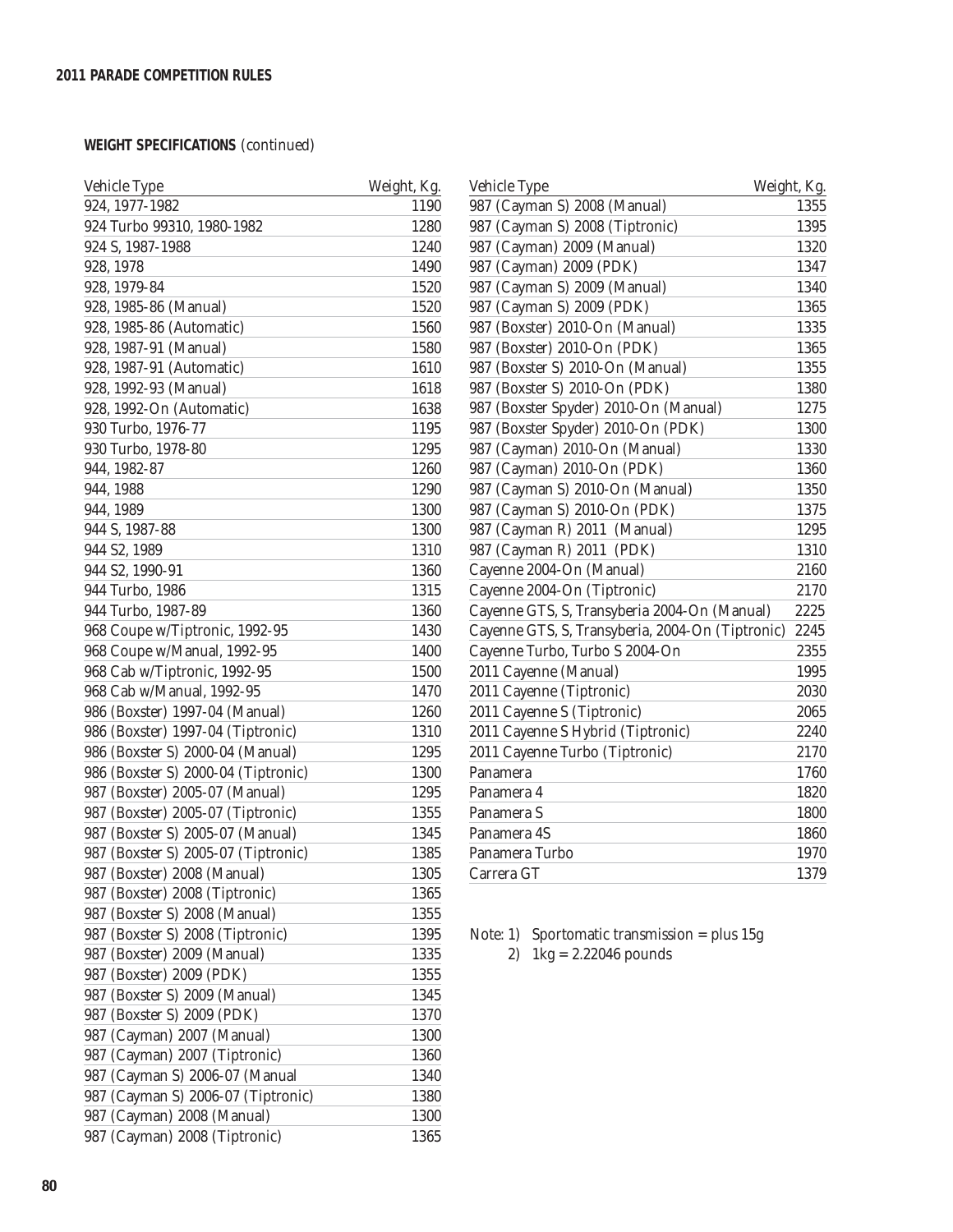#### **TIRE AND RIM SPECIFICATIONS**

|                                    |                  | Standard Optional  |                                        | Standard Optional |                  |
|------------------------------------|------------------|--------------------|----------------------------------------|-------------------|------------------|
|                                    | Tire/Rim         | Tire/Rim           |                                        | Tire/Rim          | Tire/Rim         |
| Vehicle Type                       | Code             | Code               | Vehicle Type                           | Code              | Code             |
| 356, All                           | 25               |                    | 911 Carrera (997-GT3) 2007-On          | 67                |                  |
| 356A, All                          | $\boldsymbol{4}$ | $\boldsymbol{6}$   | 911 Carrera (997-GT3RS) 2007-2009 67   |                   |                  |
| 356B, All                          | 8                |                    | 911 Carrera (997-GT3RS) 2010           | 85                |                  |
| 356C, All                          | $\overline{5}$   |                    | 911 Carrera (997, 997S) 2005-07        | 61                | 62               |
| 356SC, All                         | 10               |                    | 911 Carrera (997C4, 997C4S),           |                   |                  |
| 911, through 1967                  | 10               |                    | 2006-07                                | 61                | 62               |
| 911S, through 1967                 | 11               |                    | 911 Carrera (997/997S) 2008            | 61                | 62,69            |
| 911, 911L, 1968                    | 13               |                    | 911 Carrera (997C4/C4S/T4/T4S)         |                   |                  |
| 911S, 1968                         | 14               |                    | 2008                                   | 70                | 71,69            |
| 911T, 1969-1971                    | 13               | 16, 2              | 911 Carrera (997/997S) 2009-On         | 76                | 62,77            |
| 911E, 1969-1971                    | 16               | 14, 2              | 911 Carrera (997C4/C4S/T4/T4S)         |                   |                  |
| 911S, 1969-1971                    | 16               |                    | 2009-10                                | 70                | 71, 77           |
| 911T, 1972-1973                    | 13               | 16, 2              | 911 Carrera (997) 2011                 | 76                | 62,86            |
| 911E, 1972-01973                   | 16               | 14                 | 911 Carrera S (997) 2011               | 62                | $77 \,$          |
| 911S, 1972-1973                    | 16               |                    | 911 Carrera 4, T4, C4S, T4S (997) 2011 |                   | 70               |
| 911 Carrera, 1973                  | $20\,$           |                    |                                        |                   | 71,77,62         |
| 911, 1974                          | 13               | 16                 | 911 Carrera (997 GT3) 2011             | 87                | 89               |
| 911S, 1974                         | 16               |                    | 911 Carrera (997 GT3 RS) 2011          | 88                | 88, 89           |
| 911 Carrera, 1974                  | 20               | 18, 21, 22         | 911 Turbo, Turbo S 2011                | 66                | 70,89            |
| 911, 1975                          | 15               | 16                 | 911 GT2 RS 2011                        | 88                | 89               |
| 911S, 1975                         | 16               |                    | 911 GTS, GTS Cabriolet 2011            | 77                |                  |
| 911 Carrera, 1975                  | $20\,$           | 20                 | 911 Speedster 2011                     | 77                |                  |
| 911S, 1976                         | 16               |                    | 911 Turbo, 1986-1989                   | 34                |                  |
| 911S, 1977                         | 16               | 17, 18, 20, 22, 26 | 911 Turbo, 1991-1992                   | 42                |                  |
| 911SC, 1978-1983                   | 20               | 22, 26, 27         | 911 Turbo, 1994                        | 45                |                  |
| 911 Carrera, 1984-86               | $20\,$           | 26, 22, 27         | 911 Twin Turbo, 1996                   | 47                |                  |
| 911 Carrera, 1987                  | 22               | 26                 | 911 Turbo, 2001-06                     | 57                |                  |
| 911 Carrera, 1988                  | 38               | 26                 | 911 Turbo, 2007-08                     | 66                |                  |
| 911 Carrera, 1989                  | 39               |                    | 911 Turbo, 2009-On                     | 69                |                  |
| 911 Carrera 2, 1990-1991           | 39               |                    | 911 Turbo, (GT2), 2002-05              | 65                |                  |
| 911 Carrera 2 Carrera 4, 1992-1994 | 39               | 44                 | 911 Turbo, (GT2), 2008                 | 73                |                  |
| 911 Carrera 4, 1989-91             | $39\,$           |                    | 912, through 1967                      | $10\,$            |                  |
| 911 Carrera (993), 1995-97         | 46               | 42                 | 912, 1968                              | 13                |                  |
| 911 Carrera (993C4), 1996-1997     | 45               |                    | 912, 1969                              | 13                | 16, 2            |
| 911 Carrera (993C4S), 1996-98      | 47               |                    | 912E, 1976                             | 15                | 13, 2            |
| 911 Carrera (993C2S), 1998         | 42               | 45                 | 914/4, All                             | 7, 9, 10, 12, 13  |                  |
| 911 Carrera (993C4), 1995-98       | 42               |                    | 914/6, All                             | 13                | $\boldsymbol{2}$ |
| 911 Carrera (996), 1999-2001       | 42               | $51\,$             | 924, 1977-1982                         | $\mathbf{1}$      | 3, 16            |
| 911 Carrera (996), 2002-On         | 42               | 47                 | 924 Turbo (931), 1980-1982             | 16                | $32\,$           |
| 911 Carrera (996C4S), 2002-05      | $57\,$           |                    | 924 S, 1987-1988                       | 37                | 29, 32           |
| 911 Carrera (996-GT3), 2004-05     | 64               |                    | 928, 1978-1982                         | 28                | 29               |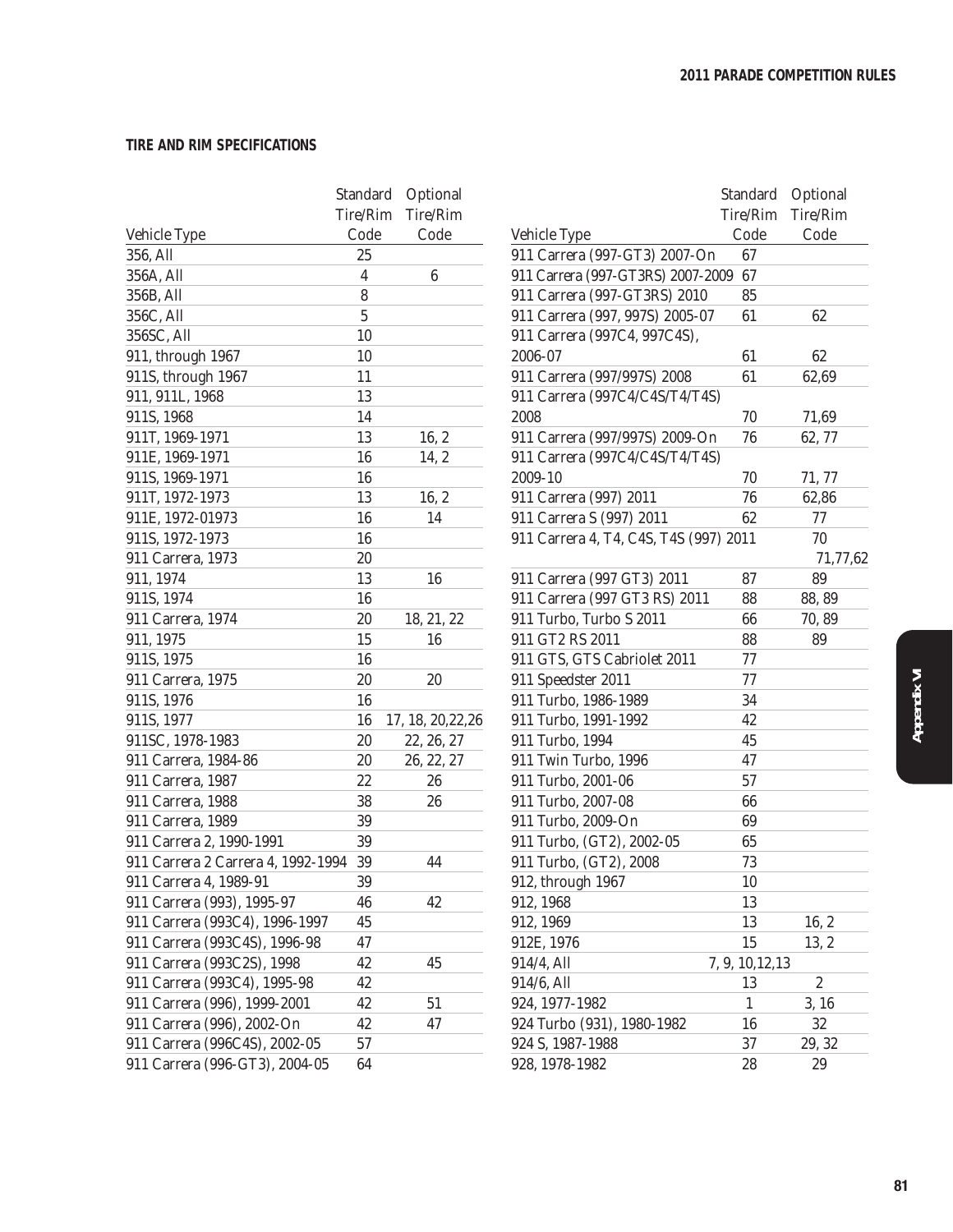|                          | Standard | Optional           |
|--------------------------|----------|--------------------|
|                          | Tire/Rim | Tire/Rim           |
| Vehicle Type             | Code     | Code               |
| 928, 1982-1986           | 28       |                    |
| 928, 1987-1989           | 35       |                    |
| 928, 1990                | 35, 41   |                    |
| 928, 1991                | 41       |                    |
| 928, 1992-95             | 43       |                    |
| 930 Turbo, 1976          | 24       | 22                 |
| 930 Turbo, 1977          | 27       | 22                 |
| 930 Turbo, 1978-1980     | 27       |                    |
| 944, 1982-1983           | 29       | 30, 31             |
| 944, 1984-1986           | 29       | 30, 33             |
| 944, 1987-1989           | 29       | 27                 |
| 944 S, 1987-1988         | 29       | 27                 |
| 944 S2, 1989 and 1991    | 27       |                    |
| 944 S2, 1990             | 27       | 41                 |
| 944 Turbo, 1986-1988     | 27       | 36                 |
| 944 Turbo, 1989          | 40       |                    |
| 944 Turbo S 1988         | 40       |                    |
| 968, 1992-1995-On        | 27       | 43                 |
| 986, Boxster 1997-1999   | 26       | 49                 |
| 986 Boxster S, 2000-2004 | 49       | 52                 |
| 987 Boxster, 2005-08     | 58       | 59,60              |
| 987 Boxster S, 2005-08   | 59       | 60                 |
| 987 Boxster, 2009        | 78       | 59,72              |
| 987 Boxster S, 2009      | 59       | 72                 |
| 987 Boxster, 2010        | 58       | 72,82,83           |
| 987 Boxster S, 2010      | 59       | 72,83              |
| 987 Boxster Spyder 2011  | 83       |                    |
| 987 Boxster 2011         | 78       | 59,62,84           |
| 987 Boxster S 2011       | 59       | 82,84              |
| Cayman, 2007-08          | 58       | 59,60,61,62        |
| Cayman, 2009             | 78       | 59,72              |
| Cayman S, 2006-08        | 59       | 60, 61             |
| Cayman S, 2009           | 59       | 72                 |
| Cayman, 2010             | 82       | 59,83,84           |
| Cayman S, 2010           | 59       | 83,84              |
| Cayman 2011              | 82       | 78,59,84,90,58,91  |
| Cayman S 2011            | 59       | 78,84,90,91        |
| Cayman R 2011            | 90       |                    |
| Cayenne, 2004-07         | 56       | 53, 54, 55         |
| Cayenne S, 2003-07       | 53       | 54, 55             |
| Cayenne, Cayenne S, 2008 | 56       | 53, 54, 55, 68     |
| Cayenne, 2009-10         | 56       | 53, 54, 55, 74, 75 |
| Cayenne S, 2009-10,      |          |                    |
| 2010 Transsyberia        | 53       | 54, 55, 74, 75     |
| Cayenne GTS, 2008        | 68       |                    |
| Cayenne GTS, 2009-10     | 53       | 54, 55, 74, 75     |
|                          |          |                    |

|                               | Standard | Optional   |
|-------------------------------|----------|------------|
|                               | Tire/Rim | Tire/Rim   |
| Vehicle Type                  | Code     | Code       |
| Cayenne Turbo, 2003-2004      | 53       | 54, 55     |
| Cayenne Turbo, 2005-06        | 54       | 55         |
| Cayenne Turbo, 2007           | 53       | 54, 55     |
| Cayenne Turbo, 2008           | 53       | 54, 55, 68 |
| Cayenne Turbo, Turbo S, 2009  | 54       | 55, 68, 74 |
| Cayenne, S, S Hybrid 2011     | 53       | 75.92.94   |
| Cayenne Turbo 2011            | 92       | 75.93.94   |
| Panamera S, Panamera 4S, 2010 | 79       | 80.81      |
| Panamera Turbo. 2010          | 80       | 81         |
| Panamera, 4, S, 4 S, 2011     | 79       | 81, 95, 96 |
| Panamera Turbo, 2011          | 95       | 81, 96     |
| Carrera GT                    | 63       |            |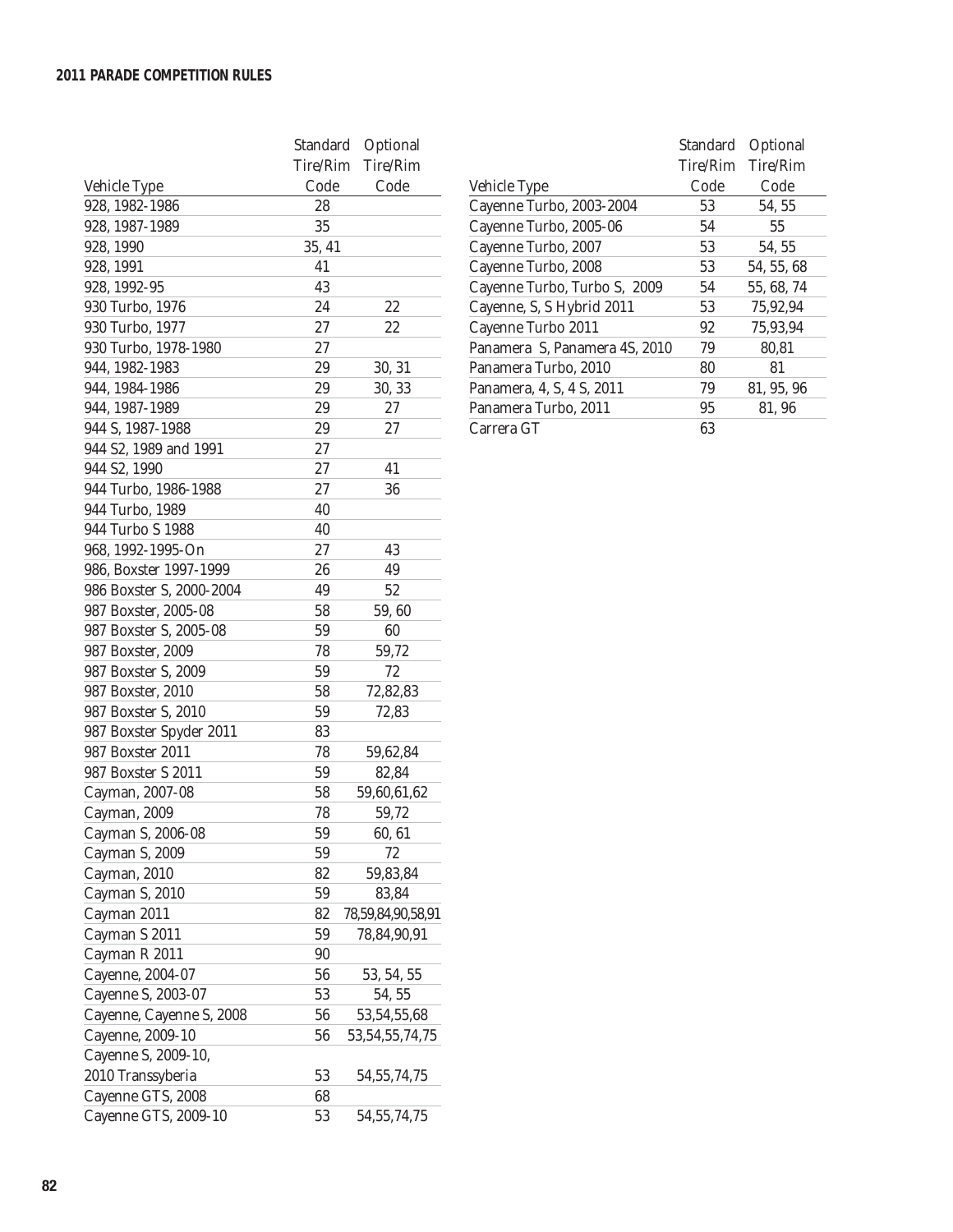### **TIRE AND RIM SIZE DEFINITIONS**

The tire and rim sizes listed below are numbered for use with the Tire and Rim Specifications list.

| 5.5J X14<br>205/55VR15<br>(Rear) 9 J X 15<br>165HR14<br>34<br>185HR14<br>5.5J X14<br>245/45VR16<br>(Rear) 9 J X 16<br>35<br>185HR14<br>$6$ J $/\mathrm{x}$ 14<br>225/50VR16<br>(Front) 7 J X 16<br>5.60-15<br>4.5 J X 15<br>245/45VR16<br>(Rear) 8 J X 16<br>$5.60 - 15$<br>4.5 J X 15<br>36<br>225/50VR16<br>(Front) 8 J X 16<br>5.90-15<br>4.5 J X 15<br>245/45VR16<br>(Rear) 9 J X 16<br>$37\,$<br>155SR15<br>4.5 J X 15<br>195/65VR15<br>6 J X 15<br>165-15SS<br>4.5 J X 15<br>38<br>195/65VR15<br>(Front) 7 J X 15<br>165SR15<br>4.5 J X 15<br>215/60VR15<br>(Rear) 8 J X 15<br>$39\,$<br>165HR15<br>4.5 J X 15<br>205/55ZR16<br>(Front) 6 J X 16<br>165VR15<br>4.5 J X 15<br>225/50ZR16<br>(Rear) 8 J X 16<br>$5.5J\times15$<br>225/50ZR16<br>(Front) 7 J X 16<br>165SR15<br>40<br>165HR15<br>5.5 J X 15<br>245/45ZR16<br>(Rear) 9 J X 16<br>165VR15<br>5.5 J X 15<br>41<br>225/50ZR16<br>(Front) 7.5 J X 16<br>6 J X 15<br>185/70HR15<br>245/45ZR16<br>(Rear) 9 J X 16<br>6 J X 15<br>42<br>185/70VR15<br>205/50ZR17<br>(Front) 7 J X 17<br>185/70VR15<br>(Front) 6 J X 15<br>255/40ZR17<br>(Rear) 9 J X 17<br>43<br>185/70VR15<br>225/45ZR17<br>(Front) 7.5 J X 17<br>(Rear) 7 J X 15<br>185/70VR15<br>7 J X 15<br>255/40ZR17<br>(Rear) 9 J X 17<br>(Front) & J $X$ 15<br>44<br>185/70VR15<br>205/50ZR17<br>(Front) 7 J X 17<br>255/40ZR17<br>(Rear) 8 J X 17<br>185/70VR15<br>(Rear) 8 J X 15<br>185/70VR15<br>(Front) 6 J X 15<br>45<br>225/40ZR18<br>(Front) 8 J X 18<br>215/60VR15<br>265/35ZR18<br>(Rear) 7 J X 15<br>(Rear) 10 J X 18<br>(Front) 7 J X 15<br>46<br>205/55ZR16<br>185/70VR15<br>(Front) 7 J X 16<br>215/60VR15<br>(Rear) 7 J X 15<br>245/45ZR16<br>(Rear) 9 J X 16<br>47<br>185/70VR15<br>(Front) 7 J X 15<br>225/40ZR18<br>(Front) 8 J X 18<br>285/30ZR18<br>215/60VR15<br>(Rear) 8 J X 15<br>(Rear) 10 J X 18<br>$\bf 49$<br>205/50VR15<br>(Front) 6 J X 15<br>205/50ZR17<br>(Front) 7 J X 17<br>205/50VR15<br>255/40ZR17<br>(Rear) 7 J X 15<br>(Rear) 8.5 J X 17<br>$51\,$<br>205/50VR15<br>(Front) 7J X 15<br>225/40ZR18<br>(Front) 7.5 X 18<br>225/50VR15<br>(Rear) 8 J X 15<br>265/35ZR18<br>(Rear) 10 J X 18<br>$5.00 - 16$<br>$52\,$<br>3.25D X 16<br>225/40ZR18<br>(Front) 7.5 J X 18<br>205/55VR16<br>(Front) 6 J X 16<br>265/35ZR18<br>(Rear) 9 J X 18<br>225/50VR16<br>(Rear) 7 J X 16<br>$53\,$<br>255/55R18<br>8 J X 18<br>205/55VR16<br>(Front) 7 J X 16<br>54<br>275/45R19<br>9 J X 19<br>225/50VR16<br>(Rear) 8 J X 16<br>55<br>275/40R20<br>9 J X 20<br>28<br>7 J X 16<br>${\bf 56}$<br>235/65R17<br>7.5 J X 17<br>225/50VR16<br>$7\,\mathrm{J}\,\mathrm{X}$ 15<br>57<br>(Front) 8 J X 18<br>215/60VR15<br>225/40R18<br>$30\,$<br>205/55VR16<br>7 J X 16<br>295/30R18<br>(Rear) 11 J X 18<br>31<br>215/55VR15<br>$7\,\mathrm{J}\,\mathrm{X}$ 15<br>58<br>205/55ZR17<br>(Front) 6.5 J X 17<br>$32\,$<br>205/55VR16<br>6 J X 16<br>235/50ZR17<br>(Rear) 8 J X 17<br>33<br>(Front) 7 J X 15<br>(Front) 8 J X 18<br>215/60VR15<br>59<br>235/40ZR18<br>215/60VR15<br>(Rear) 8 J X 15<br>265/40ZR18<br>(Rear) 9 J X 18 | Code                    | <b>Tire Size</b> | <b>Rim Size</b> | Code | <b>Tire Size</b> | <b>Rim Size</b> |
|-----------------------------------------------------------------------------------------------------------------------------------------------------------------------------------------------------------------------------------------------------------------------------------------------------------------------------------------------------------------------------------------------------------------------------------------------------------------------------------------------------------------------------------------------------------------------------------------------------------------------------------------------------------------------------------------------------------------------------------------------------------------------------------------------------------------------------------------------------------------------------------------------------------------------------------------------------------------------------------------------------------------------------------------------------------------------------------------------------------------------------------------------------------------------------------------------------------------------------------------------------------------------------------------------------------------------------------------------------------------------------------------------------------------------------------------------------------------------------------------------------------------------------------------------------------------------------------------------------------------------------------------------------------------------------------------------------------------------------------------------------------------------------------------------------------------------------------------------------------------------------------------------------------------------------------------------------------------------------------------------------------------------------------------------------------------------------------------------------------------------------------------------------------------------------------------------------------------------------------------------------------------------------------------------------------------------------------------------------------------------------------------------------------------------------------------------------------------------------------------------------------------------------------------------------------------------------------------------------------------------------------------------------------------------------------------------------------------------------------------------------------------------------------------------------------------------------------------------------------------------------------------------------------------------------------------------------------------------------------------------------------------------------------------------------------------|-------------------------|------------------|-----------------|------|------------------|-----------------|
|                                                                                                                                                                                                                                                                                                                                                                                                                                                                                                                                                                                                                                                                                                                                                                                                                                                                                                                                                                                                                                                                                                                                                                                                                                                                                                                                                                                                                                                                                                                                                                                                                                                                                                                                                                                                                                                                                                                                                                                                                                                                                                                                                                                                                                                                                                                                                                                                                                                                                                                                                                                                                                                                                                                                                                                                                                                                                                                                                                                                                                                                 | 1                       |                  |                 |      |                  |                 |
|                                                                                                                                                                                                                                                                                                                                                                                                                                                                                                                                                                                                                                                                                                                                                                                                                                                                                                                                                                                                                                                                                                                                                                                                                                                                                                                                                                                                                                                                                                                                                                                                                                                                                                                                                                                                                                                                                                                                                                                                                                                                                                                                                                                                                                                                                                                                                                                                                                                                                                                                                                                                                                                                                                                                                                                                                                                                                                                                                                                                                                                                 | $\boldsymbol{2}$        |                  |                 |      |                  |                 |
|                                                                                                                                                                                                                                                                                                                                                                                                                                                                                                                                                                                                                                                                                                                                                                                                                                                                                                                                                                                                                                                                                                                                                                                                                                                                                                                                                                                                                                                                                                                                                                                                                                                                                                                                                                                                                                                                                                                                                                                                                                                                                                                                                                                                                                                                                                                                                                                                                                                                                                                                                                                                                                                                                                                                                                                                                                                                                                                                                                                                                                                                 | 3                       |                  |                 |      |                  |                 |
|                                                                                                                                                                                                                                                                                                                                                                                                                                                                                                                                                                                                                                                                                                                                                                                                                                                                                                                                                                                                                                                                                                                                                                                                                                                                                                                                                                                                                                                                                                                                                                                                                                                                                                                                                                                                                                                                                                                                                                                                                                                                                                                                                                                                                                                                                                                                                                                                                                                                                                                                                                                                                                                                                                                                                                                                                                                                                                                                                                                                                                                                 | $\overline{\mathbf{4}}$ |                  |                 |      |                  |                 |
|                                                                                                                                                                                                                                                                                                                                                                                                                                                                                                                                                                                                                                                                                                                                                                                                                                                                                                                                                                                                                                                                                                                                                                                                                                                                                                                                                                                                                                                                                                                                                                                                                                                                                                                                                                                                                                                                                                                                                                                                                                                                                                                                                                                                                                                                                                                                                                                                                                                                                                                                                                                                                                                                                                                                                                                                                                                                                                                                                                                                                                                                 | $\mathbf 5$             |                  |                 |      |                  |                 |
|                                                                                                                                                                                                                                                                                                                                                                                                                                                                                                                                                                                                                                                                                                                                                                                                                                                                                                                                                                                                                                                                                                                                                                                                                                                                                                                                                                                                                                                                                                                                                                                                                                                                                                                                                                                                                                                                                                                                                                                                                                                                                                                                                                                                                                                                                                                                                                                                                                                                                                                                                                                                                                                                                                                                                                                                                                                                                                                                                                                                                                                                 | $\boldsymbol{6}$        |                  |                 |      |                  |                 |
|                                                                                                                                                                                                                                                                                                                                                                                                                                                                                                                                                                                                                                                                                                                                                                                                                                                                                                                                                                                                                                                                                                                                                                                                                                                                                                                                                                                                                                                                                                                                                                                                                                                                                                                                                                                                                                                                                                                                                                                                                                                                                                                                                                                                                                                                                                                                                                                                                                                                                                                                                                                                                                                                                                                                                                                                                                                                                                                                                                                                                                                                 | 7                       |                  |                 |      |                  |                 |
|                                                                                                                                                                                                                                                                                                                                                                                                                                                                                                                                                                                                                                                                                                                                                                                                                                                                                                                                                                                                                                                                                                                                                                                                                                                                                                                                                                                                                                                                                                                                                                                                                                                                                                                                                                                                                                                                                                                                                                                                                                                                                                                                                                                                                                                                                                                                                                                                                                                                                                                                                                                                                                                                                                                                                                                                                                                                                                                                                                                                                                                                 | 8                       |                  |                 |      |                  |                 |
|                                                                                                                                                                                                                                                                                                                                                                                                                                                                                                                                                                                                                                                                                                                                                                                                                                                                                                                                                                                                                                                                                                                                                                                                                                                                                                                                                                                                                                                                                                                                                                                                                                                                                                                                                                                                                                                                                                                                                                                                                                                                                                                                                                                                                                                                                                                                                                                                                                                                                                                                                                                                                                                                                                                                                                                                                                                                                                                                                                                                                                                                 | $\boldsymbol{9}$        |                  |                 |      |                  |                 |
|                                                                                                                                                                                                                                                                                                                                                                                                                                                                                                                                                                                                                                                                                                                                                                                                                                                                                                                                                                                                                                                                                                                                                                                                                                                                                                                                                                                                                                                                                                                                                                                                                                                                                                                                                                                                                                                                                                                                                                                                                                                                                                                                                                                                                                                                                                                                                                                                                                                                                                                                                                                                                                                                                                                                                                                                                                                                                                                                                                                                                                                                 | 10                      |                  |                 |      |                  |                 |
|                                                                                                                                                                                                                                                                                                                                                                                                                                                                                                                                                                                                                                                                                                                                                                                                                                                                                                                                                                                                                                                                                                                                                                                                                                                                                                                                                                                                                                                                                                                                                                                                                                                                                                                                                                                                                                                                                                                                                                                                                                                                                                                                                                                                                                                                                                                                                                                                                                                                                                                                                                                                                                                                                                                                                                                                                                                                                                                                                                                                                                                                 | 11                      |                  |                 |      |                  |                 |
|                                                                                                                                                                                                                                                                                                                                                                                                                                                                                                                                                                                                                                                                                                                                                                                                                                                                                                                                                                                                                                                                                                                                                                                                                                                                                                                                                                                                                                                                                                                                                                                                                                                                                                                                                                                                                                                                                                                                                                                                                                                                                                                                                                                                                                                                                                                                                                                                                                                                                                                                                                                                                                                                                                                                                                                                                                                                                                                                                                                                                                                                 | 12                      |                  |                 |      |                  |                 |
|                                                                                                                                                                                                                                                                                                                                                                                                                                                                                                                                                                                                                                                                                                                                                                                                                                                                                                                                                                                                                                                                                                                                                                                                                                                                                                                                                                                                                                                                                                                                                                                                                                                                                                                                                                                                                                                                                                                                                                                                                                                                                                                                                                                                                                                                                                                                                                                                                                                                                                                                                                                                                                                                                                                                                                                                                                                                                                                                                                                                                                                                 | 13                      |                  |                 |      |                  |                 |
|                                                                                                                                                                                                                                                                                                                                                                                                                                                                                                                                                                                                                                                                                                                                                                                                                                                                                                                                                                                                                                                                                                                                                                                                                                                                                                                                                                                                                                                                                                                                                                                                                                                                                                                                                                                                                                                                                                                                                                                                                                                                                                                                                                                                                                                                                                                                                                                                                                                                                                                                                                                                                                                                                                                                                                                                                                                                                                                                                                                                                                                                 | 14                      |                  |                 |      |                  |                 |
|                                                                                                                                                                                                                                                                                                                                                                                                                                                                                                                                                                                                                                                                                                                                                                                                                                                                                                                                                                                                                                                                                                                                                                                                                                                                                                                                                                                                                                                                                                                                                                                                                                                                                                                                                                                                                                                                                                                                                                                                                                                                                                                                                                                                                                                                                                                                                                                                                                                                                                                                                                                                                                                                                                                                                                                                                                                                                                                                                                                                                                                                 | 15                      |                  |                 |      |                  |                 |
|                                                                                                                                                                                                                                                                                                                                                                                                                                                                                                                                                                                                                                                                                                                                                                                                                                                                                                                                                                                                                                                                                                                                                                                                                                                                                                                                                                                                                                                                                                                                                                                                                                                                                                                                                                                                                                                                                                                                                                                                                                                                                                                                                                                                                                                                                                                                                                                                                                                                                                                                                                                                                                                                                                                                                                                                                                                                                                                                                                                                                                                                 | 16                      |                  |                 |      |                  |                 |
|                                                                                                                                                                                                                                                                                                                                                                                                                                                                                                                                                                                                                                                                                                                                                                                                                                                                                                                                                                                                                                                                                                                                                                                                                                                                                                                                                                                                                                                                                                                                                                                                                                                                                                                                                                                                                                                                                                                                                                                                                                                                                                                                                                                                                                                                                                                                                                                                                                                                                                                                                                                                                                                                                                                                                                                                                                                                                                                                                                                                                                                                 | 17                      |                  |                 |      |                  |                 |
|                                                                                                                                                                                                                                                                                                                                                                                                                                                                                                                                                                                                                                                                                                                                                                                                                                                                                                                                                                                                                                                                                                                                                                                                                                                                                                                                                                                                                                                                                                                                                                                                                                                                                                                                                                                                                                                                                                                                                                                                                                                                                                                                                                                                                                                                                                                                                                                                                                                                                                                                                                                                                                                                                                                                                                                                                                                                                                                                                                                                                                                                 |                         |                  |                 |      |                  |                 |
|                                                                                                                                                                                                                                                                                                                                                                                                                                                                                                                                                                                                                                                                                                                                                                                                                                                                                                                                                                                                                                                                                                                                                                                                                                                                                                                                                                                                                                                                                                                                                                                                                                                                                                                                                                                                                                                                                                                                                                                                                                                                                                                                                                                                                                                                                                                                                                                                                                                                                                                                                                                                                                                                                                                                                                                                                                                                                                                                                                                                                                                                 | 18                      |                  |                 |      |                  |                 |
|                                                                                                                                                                                                                                                                                                                                                                                                                                                                                                                                                                                                                                                                                                                                                                                                                                                                                                                                                                                                                                                                                                                                                                                                                                                                                                                                                                                                                                                                                                                                                                                                                                                                                                                                                                                                                                                                                                                                                                                                                                                                                                                                                                                                                                                                                                                                                                                                                                                                                                                                                                                                                                                                                                                                                                                                                                                                                                                                                                                                                                                                 | 19                      |                  |                 |      |                  |                 |
|                                                                                                                                                                                                                                                                                                                                                                                                                                                                                                                                                                                                                                                                                                                                                                                                                                                                                                                                                                                                                                                                                                                                                                                                                                                                                                                                                                                                                                                                                                                                                                                                                                                                                                                                                                                                                                                                                                                                                                                                                                                                                                                                                                                                                                                                                                                                                                                                                                                                                                                                                                                                                                                                                                                                                                                                                                                                                                                                                                                                                                                                 |                         |                  |                 |      |                  |                 |
|                                                                                                                                                                                                                                                                                                                                                                                                                                                                                                                                                                                                                                                                                                                                                                                                                                                                                                                                                                                                                                                                                                                                                                                                                                                                                                                                                                                                                                                                                                                                                                                                                                                                                                                                                                                                                                                                                                                                                                                                                                                                                                                                                                                                                                                                                                                                                                                                                                                                                                                                                                                                                                                                                                                                                                                                                                                                                                                                                                                                                                                                 | $20\,$                  |                  |                 |      |                  |                 |
|                                                                                                                                                                                                                                                                                                                                                                                                                                                                                                                                                                                                                                                                                                                                                                                                                                                                                                                                                                                                                                                                                                                                                                                                                                                                                                                                                                                                                                                                                                                                                                                                                                                                                                                                                                                                                                                                                                                                                                                                                                                                                                                                                                                                                                                                                                                                                                                                                                                                                                                                                                                                                                                                                                                                                                                                                                                                                                                                                                                                                                                                 |                         |                  |                 |      |                  |                 |
|                                                                                                                                                                                                                                                                                                                                                                                                                                                                                                                                                                                                                                                                                                                                                                                                                                                                                                                                                                                                                                                                                                                                                                                                                                                                                                                                                                                                                                                                                                                                                                                                                                                                                                                                                                                                                                                                                                                                                                                                                                                                                                                                                                                                                                                                                                                                                                                                                                                                                                                                                                                                                                                                                                                                                                                                                                                                                                                                                                                                                                                                 | 21                      |                  |                 |      |                  |                 |
|                                                                                                                                                                                                                                                                                                                                                                                                                                                                                                                                                                                                                                                                                                                                                                                                                                                                                                                                                                                                                                                                                                                                                                                                                                                                                                                                                                                                                                                                                                                                                                                                                                                                                                                                                                                                                                                                                                                                                                                                                                                                                                                                                                                                                                                                                                                                                                                                                                                                                                                                                                                                                                                                                                                                                                                                                                                                                                                                                                                                                                                                 |                         |                  |                 |      |                  |                 |
|                                                                                                                                                                                                                                                                                                                                                                                                                                                                                                                                                                                                                                                                                                                                                                                                                                                                                                                                                                                                                                                                                                                                                                                                                                                                                                                                                                                                                                                                                                                                                                                                                                                                                                                                                                                                                                                                                                                                                                                                                                                                                                                                                                                                                                                                                                                                                                                                                                                                                                                                                                                                                                                                                                                                                                                                                                                                                                                                                                                                                                                                 | 22                      |                  |                 |      |                  |                 |
|                                                                                                                                                                                                                                                                                                                                                                                                                                                                                                                                                                                                                                                                                                                                                                                                                                                                                                                                                                                                                                                                                                                                                                                                                                                                                                                                                                                                                                                                                                                                                                                                                                                                                                                                                                                                                                                                                                                                                                                                                                                                                                                                                                                                                                                                                                                                                                                                                                                                                                                                                                                                                                                                                                                                                                                                                                                                                                                                                                                                                                                                 |                         |                  |                 |      |                  |                 |
|                                                                                                                                                                                                                                                                                                                                                                                                                                                                                                                                                                                                                                                                                                                                                                                                                                                                                                                                                                                                                                                                                                                                                                                                                                                                                                                                                                                                                                                                                                                                                                                                                                                                                                                                                                                                                                                                                                                                                                                                                                                                                                                                                                                                                                                                                                                                                                                                                                                                                                                                                                                                                                                                                                                                                                                                                                                                                                                                                                                                                                                                 | 23                      |                  |                 |      |                  |                 |
|                                                                                                                                                                                                                                                                                                                                                                                                                                                                                                                                                                                                                                                                                                                                                                                                                                                                                                                                                                                                                                                                                                                                                                                                                                                                                                                                                                                                                                                                                                                                                                                                                                                                                                                                                                                                                                                                                                                                                                                                                                                                                                                                                                                                                                                                                                                                                                                                                                                                                                                                                                                                                                                                                                                                                                                                                                                                                                                                                                                                                                                                 |                         |                  |                 |      |                  |                 |
|                                                                                                                                                                                                                                                                                                                                                                                                                                                                                                                                                                                                                                                                                                                                                                                                                                                                                                                                                                                                                                                                                                                                                                                                                                                                                                                                                                                                                                                                                                                                                                                                                                                                                                                                                                                                                                                                                                                                                                                                                                                                                                                                                                                                                                                                                                                                                                                                                                                                                                                                                                                                                                                                                                                                                                                                                                                                                                                                                                                                                                                                 | 24                      |                  |                 |      |                  |                 |
|                                                                                                                                                                                                                                                                                                                                                                                                                                                                                                                                                                                                                                                                                                                                                                                                                                                                                                                                                                                                                                                                                                                                                                                                                                                                                                                                                                                                                                                                                                                                                                                                                                                                                                                                                                                                                                                                                                                                                                                                                                                                                                                                                                                                                                                                                                                                                                                                                                                                                                                                                                                                                                                                                                                                                                                                                                                                                                                                                                                                                                                                 |                         |                  |                 |      |                  |                 |
|                                                                                                                                                                                                                                                                                                                                                                                                                                                                                                                                                                                                                                                                                                                                                                                                                                                                                                                                                                                                                                                                                                                                                                                                                                                                                                                                                                                                                                                                                                                                                                                                                                                                                                                                                                                                                                                                                                                                                                                                                                                                                                                                                                                                                                                                                                                                                                                                                                                                                                                                                                                                                                                                                                                                                                                                                                                                                                                                                                                                                                                                 | 25                      |                  |                 |      |                  |                 |
|                                                                                                                                                                                                                                                                                                                                                                                                                                                                                                                                                                                                                                                                                                                                                                                                                                                                                                                                                                                                                                                                                                                                                                                                                                                                                                                                                                                                                                                                                                                                                                                                                                                                                                                                                                                                                                                                                                                                                                                                                                                                                                                                                                                                                                                                                                                                                                                                                                                                                                                                                                                                                                                                                                                                                                                                                                                                                                                                                                                                                                                                 | 26                      |                  |                 |      |                  |                 |
|                                                                                                                                                                                                                                                                                                                                                                                                                                                                                                                                                                                                                                                                                                                                                                                                                                                                                                                                                                                                                                                                                                                                                                                                                                                                                                                                                                                                                                                                                                                                                                                                                                                                                                                                                                                                                                                                                                                                                                                                                                                                                                                                                                                                                                                                                                                                                                                                                                                                                                                                                                                                                                                                                                                                                                                                                                                                                                                                                                                                                                                                 |                         |                  |                 |      |                  |                 |
|                                                                                                                                                                                                                                                                                                                                                                                                                                                                                                                                                                                                                                                                                                                                                                                                                                                                                                                                                                                                                                                                                                                                                                                                                                                                                                                                                                                                                                                                                                                                                                                                                                                                                                                                                                                                                                                                                                                                                                                                                                                                                                                                                                                                                                                                                                                                                                                                                                                                                                                                                                                                                                                                                                                                                                                                                                                                                                                                                                                                                                                                 | 27                      |                  |                 |      |                  |                 |
|                                                                                                                                                                                                                                                                                                                                                                                                                                                                                                                                                                                                                                                                                                                                                                                                                                                                                                                                                                                                                                                                                                                                                                                                                                                                                                                                                                                                                                                                                                                                                                                                                                                                                                                                                                                                                                                                                                                                                                                                                                                                                                                                                                                                                                                                                                                                                                                                                                                                                                                                                                                                                                                                                                                                                                                                                                                                                                                                                                                                                                                                 |                         |                  |                 |      |                  |                 |
|                                                                                                                                                                                                                                                                                                                                                                                                                                                                                                                                                                                                                                                                                                                                                                                                                                                                                                                                                                                                                                                                                                                                                                                                                                                                                                                                                                                                                                                                                                                                                                                                                                                                                                                                                                                                                                                                                                                                                                                                                                                                                                                                                                                                                                                                                                                                                                                                                                                                                                                                                                                                                                                                                                                                                                                                                                                                                                                                                                                                                                                                 |                         |                  |                 |      |                  |                 |
|                                                                                                                                                                                                                                                                                                                                                                                                                                                                                                                                                                                                                                                                                                                                                                                                                                                                                                                                                                                                                                                                                                                                                                                                                                                                                                                                                                                                                                                                                                                                                                                                                                                                                                                                                                                                                                                                                                                                                                                                                                                                                                                                                                                                                                                                                                                                                                                                                                                                                                                                                                                                                                                                                                                                                                                                                                                                                                                                                                                                                                                                 | 29                      |                  |                 |      |                  |                 |
|                                                                                                                                                                                                                                                                                                                                                                                                                                                                                                                                                                                                                                                                                                                                                                                                                                                                                                                                                                                                                                                                                                                                                                                                                                                                                                                                                                                                                                                                                                                                                                                                                                                                                                                                                                                                                                                                                                                                                                                                                                                                                                                                                                                                                                                                                                                                                                                                                                                                                                                                                                                                                                                                                                                                                                                                                                                                                                                                                                                                                                                                 |                         |                  |                 |      |                  |                 |
|                                                                                                                                                                                                                                                                                                                                                                                                                                                                                                                                                                                                                                                                                                                                                                                                                                                                                                                                                                                                                                                                                                                                                                                                                                                                                                                                                                                                                                                                                                                                                                                                                                                                                                                                                                                                                                                                                                                                                                                                                                                                                                                                                                                                                                                                                                                                                                                                                                                                                                                                                                                                                                                                                                                                                                                                                                                                                                                                                                                                                                                                 |                         |                  |                 |      |                  |                 |
|                                                                                                                                                                                                                                                                                                                                                                                                                                                                                                                                                                                                                                                                                                                                                                                                                                                                                                                                                                                                                                                                                                                                                                                                                                                                                                                                                                                                                                                                                                                                                                                                                                                                                                                                                                                                                                                                                                                                                                                                                                                                                                                                                                                                                                                                                                                                                                                                                                                                                                                                                                                                                                                                                                                                                                                                                                                                                                                                                                                                                                                                 |                         |                  |                 |      |                  |                 |
|                                                                                                                                                                                                                                                                                                                                                                                                                                                                                                                                                                                                                                                                                                                                                                                                                                                                                                                                                                                                                                                                                                                                                                                                                                                                                                                                                                                                                                                                                                                                                                                                                                                                                                                                                                                                                                                                                                                                                                                                                                                                                                                                                                                                                                                                                                                                                                                                                                                                                                                                                                                                                                                                                                                                                                                                                                                                                                                                                                                                                                                                 |                         |                  |                 |      |                  |                 |
|                                                                                                                                                                                                                                                                                                                                                                                                                                                                                                                                                                                                                                                                                                                                                                                                                                                                                                                                                                                                                                                                                                                                                                                                                                                                                                                                                                                                                                                                                                                                                                                                                                                                                                                                                                                                                                                                                                                                                                                                                                                                                                                                                                                                                                                                                                                                                                                                                                                                                                                                                                                                                                                                                                                                                                                                                                                                                                                                                                                                                                                                 |                         |                  |                 |      |                  |                 |